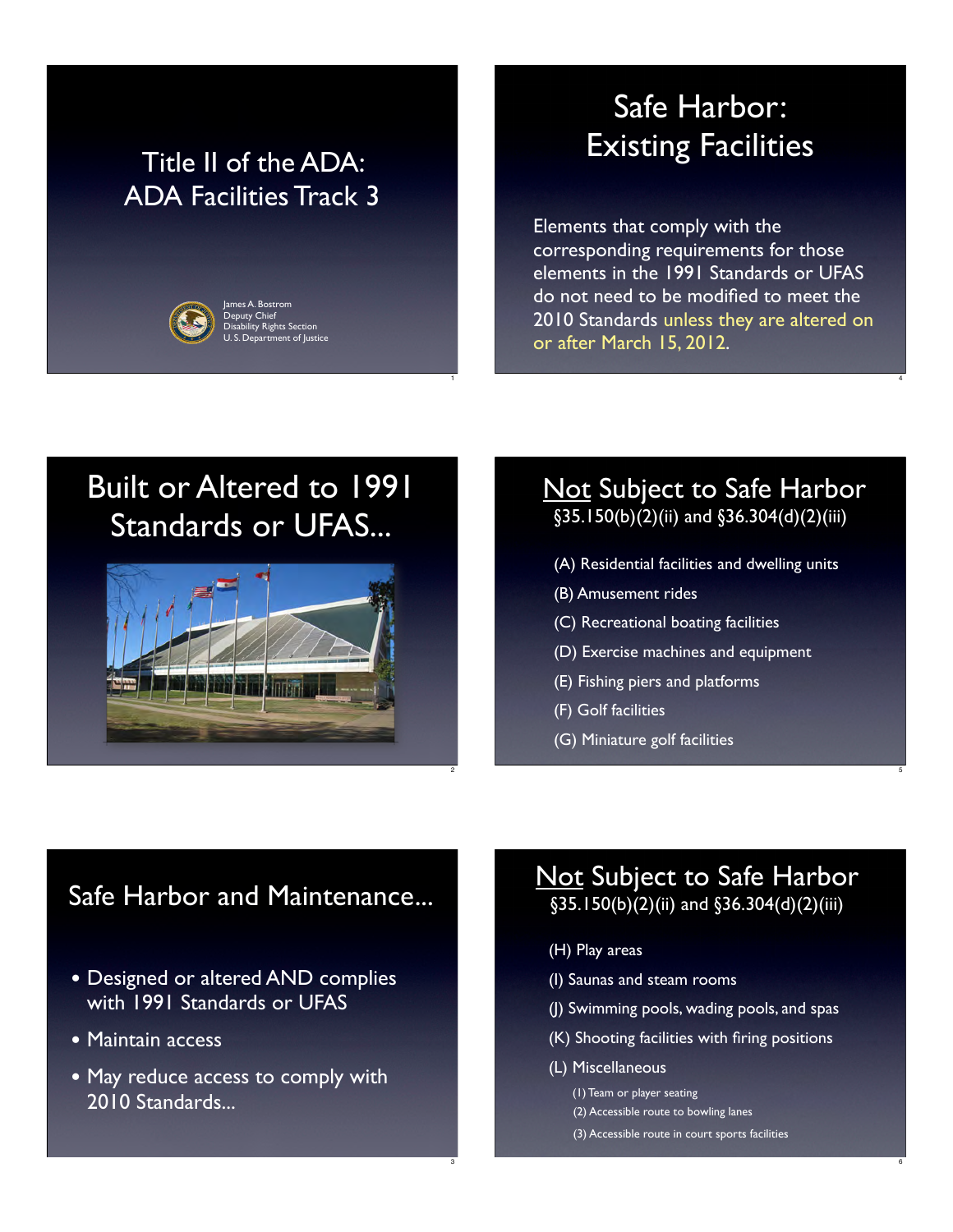#### 35.133 Maintenance of Accessible Features

A public entity shall maintain in operable working condition those features of facilities and equipment that are required to be readily accessible to and usable by persons with disabilities ...

# Blocked Clear Floor Space



#### 35.133 Maintenance of Accessible Features

...does not prohibit isolated or temporary interruptions in service or access due to maintenance or repairs.

If the 2010 Standards reduce the technical requirements or the number of required accessible elements below the number required by the 1991 Standards, the technical requirements or the number of accessible elements in a facility subject to this part may be reduced in accordance with the requirements of the 2010 Standards.

#### Construction

10

12



# Maintaining Compliance?



# Drainage Barrier



7

8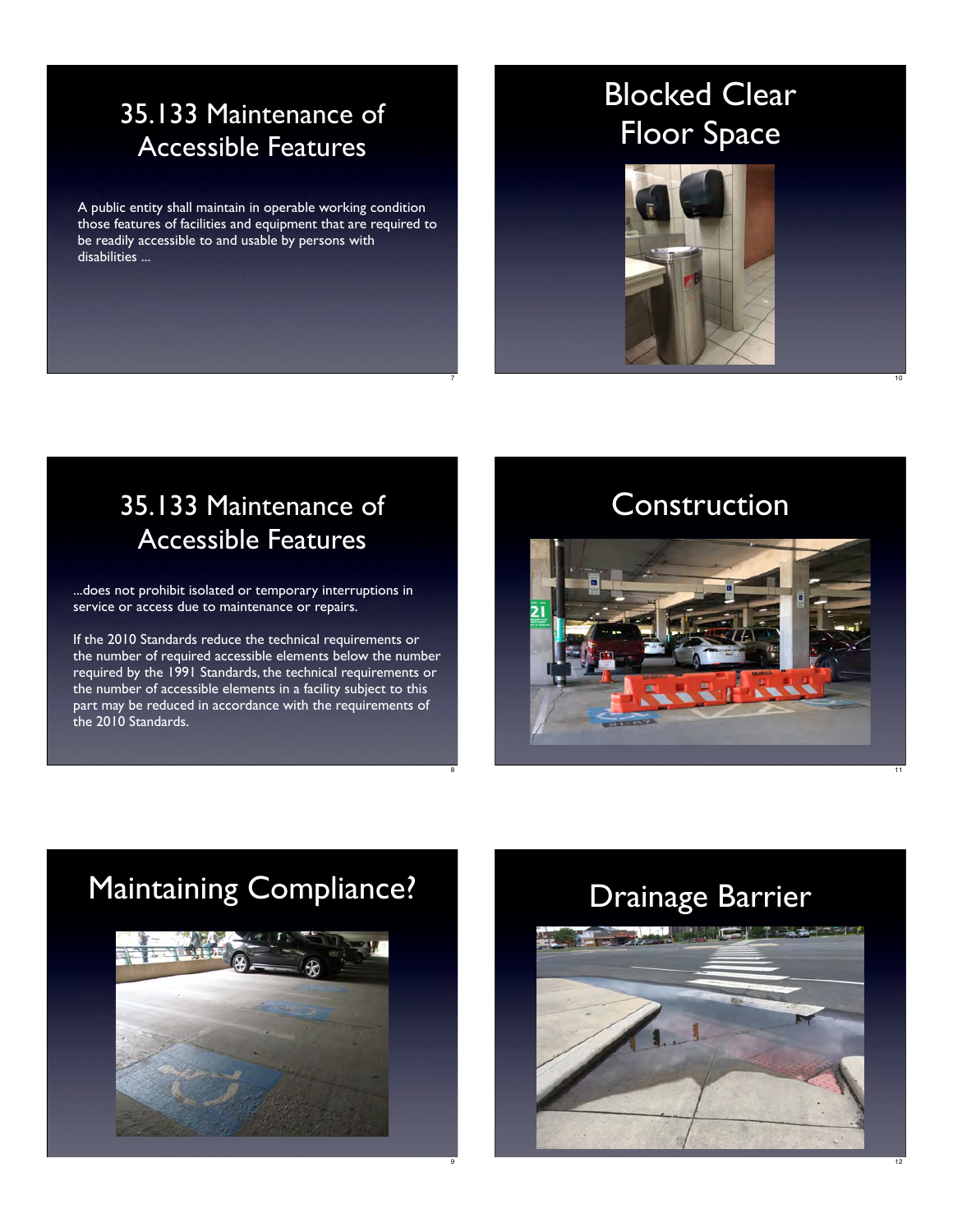### Drainage Issues



### Clearing Snow at **Crosswalks**



#### Detectable Warnings



# § 35.160 General --Communications...

16

17

18

(a)(1) A public entity shall take appropriate steps to ensure that communications with applicants, participants, members of the public, and companions with disabilities are as effective as communications with others.

# Broken Pavement or Missing Pavement





#### Emergency Call Stations

Not on Accessible Route

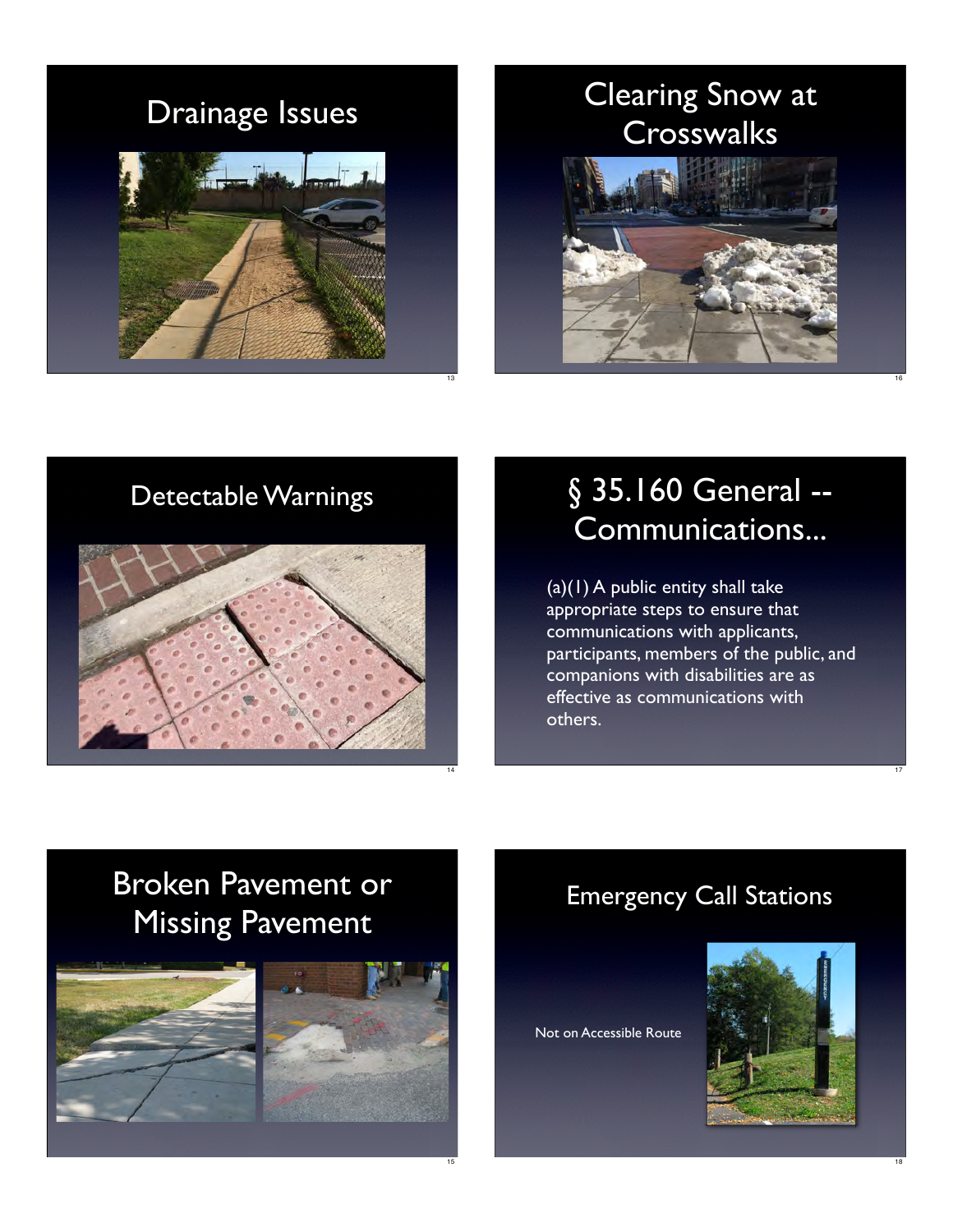#### Emergency Call Stations



# Public Computers



#### 35.130(b)(7) Reasonable Modification

19

20

A public entity shall make reasonable modifications in policies, practices, or procedures when the modifications are necessary to avoid discrimination on the basis of disability, unless the public entity can demonstrate that making the modifications would fundamentally alter the nature of the service, program, or activity.

# Public Computers

22





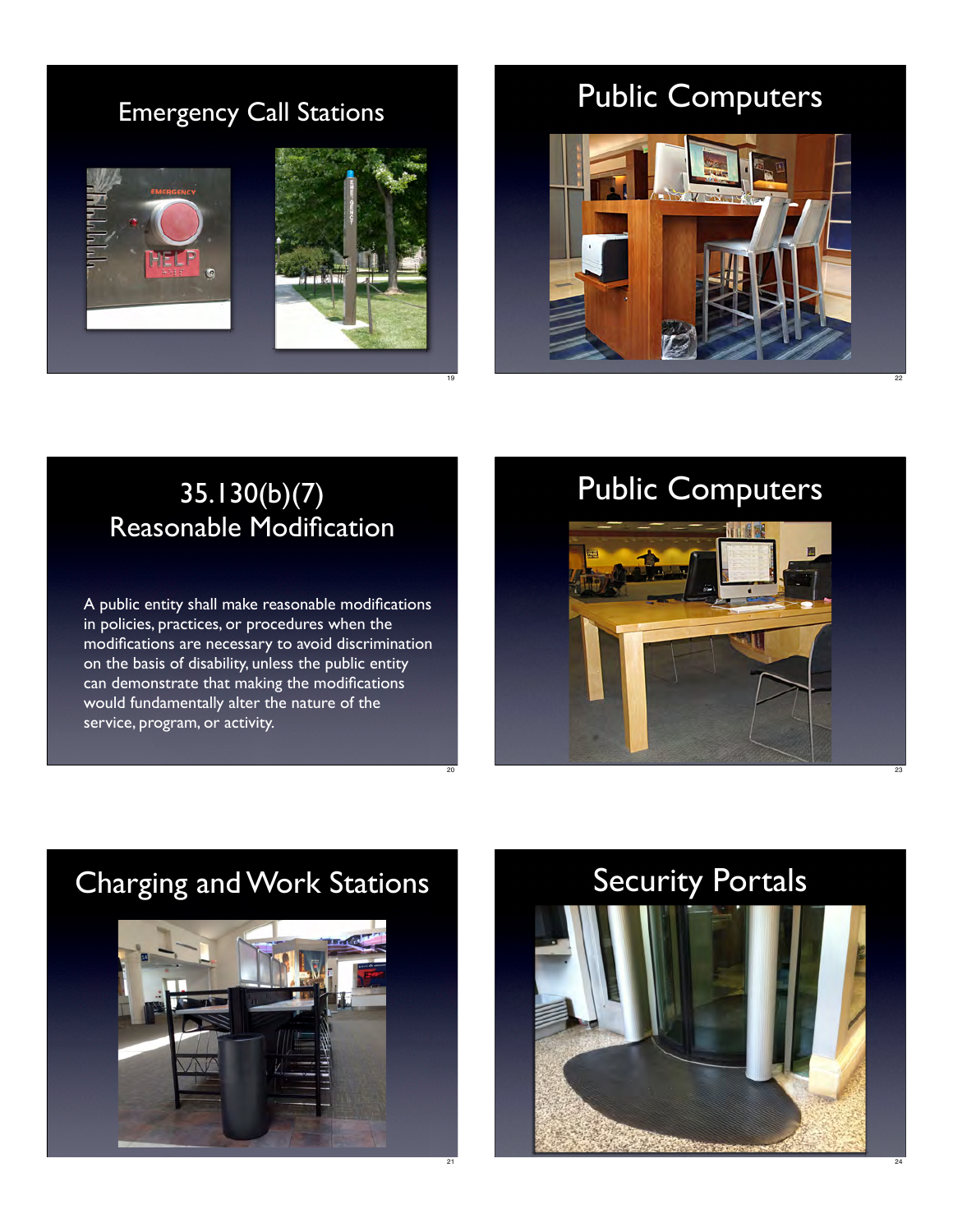### Self-Serve Kiosks



#### Existing Facilities

Operate each service or activity so that, when viewed in its entirety, it is accessible to and usable by people with disabilities. Applies to ALL facilities.

### Sculpture



#### Integration

28

29

30

Must give priority to methods that provide services, programs, and activities in the most integrated setting appropriate.

#### Program Access

No qualified individual with a disability shall, because a public entity's facilities are inaccessible or unusable,

> Be excluded from participation; Be denied benefits of programs; Be subjected to discrimination.

> > 27

#### Existing Facilities

Operate each service or activity so that, when viewed in its entirety, it is accessible to and usable by people with disabilities. Applies to ALL facilities.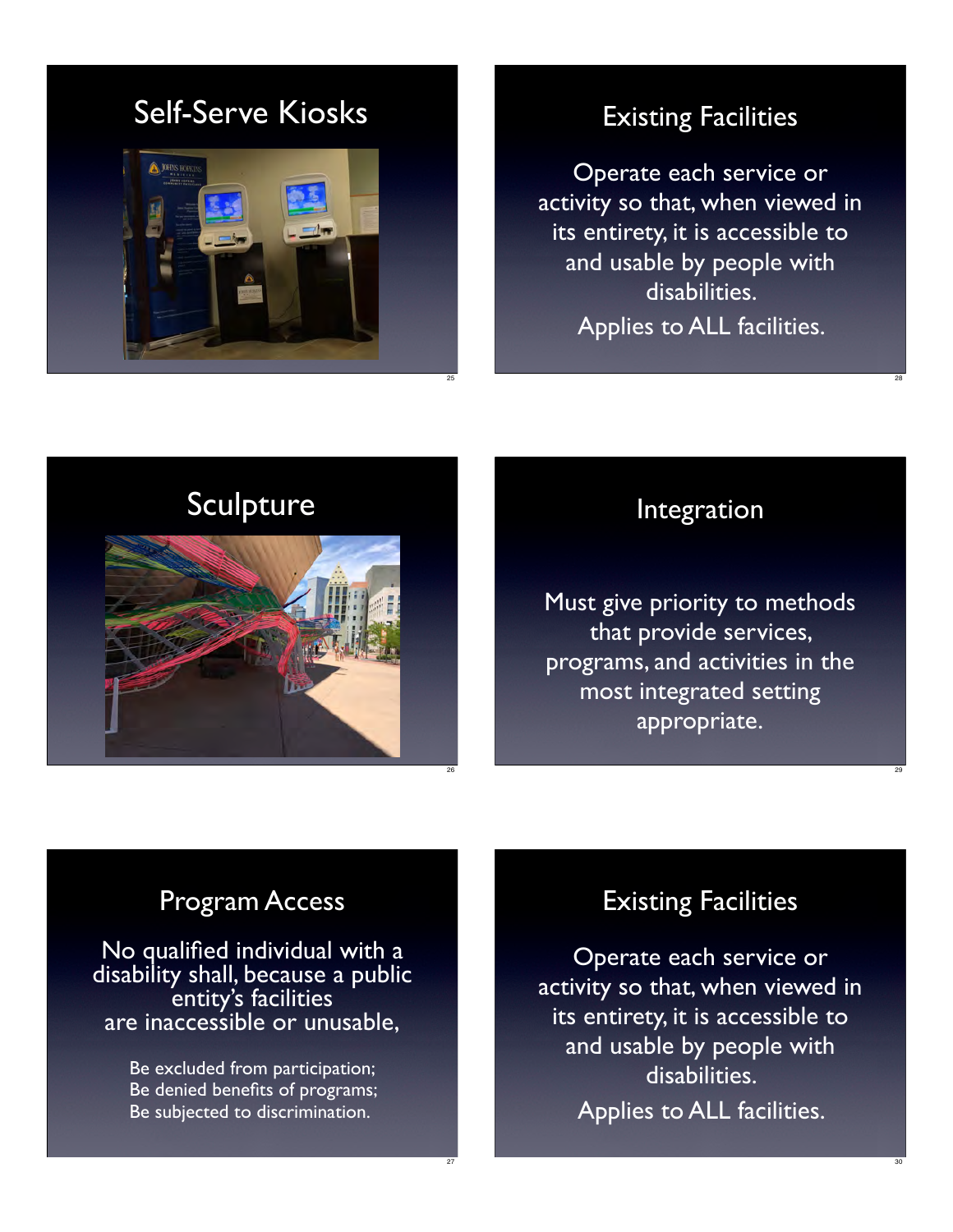#### "When Viewed in its Entirety"

- ‣ Look at each program or program component how do people participate generally?
- $\blacktriangleright$  Identify locations in specific geographic areas  $$ county by county, town by town, or neighborhood by neighborhood.
- ‣ What services or programs are offered at each location? Who is the intended audience/customer base?

#### Flared-Side Curb Ramp



34

35

36



### Returned-Side Curb Ramp



### § 35.151(i) Curb Ramps

#### (i) Curb ramps.

(1) Newly constructed or altered streets, roads, and highways must contain curb ramps or other sloped areas at any intersection having curbs or other barriers to entry from a street level pedestrian walkway.

(2) Newly constructed or altered street level pedestrian walkways must contain curb ramps or other sloped areas at intersections to streets, roads, or highways.

### Public Rights-of-Way **Guidelines**



ew guidelines the Board is developing will cover access to public<br>ghts-of-way, including sidewalks, intersections, street crossings,<br>nd on-street parking. The Board is also addressing access to sha<br>se paths providing off-r

address pedestrian access to sidewalks and streets

Shared Use Paths<br>New guidelines that will cover shared use paths.

www.access-board.gov/guidelines-and-standards/streets-sidewalks

31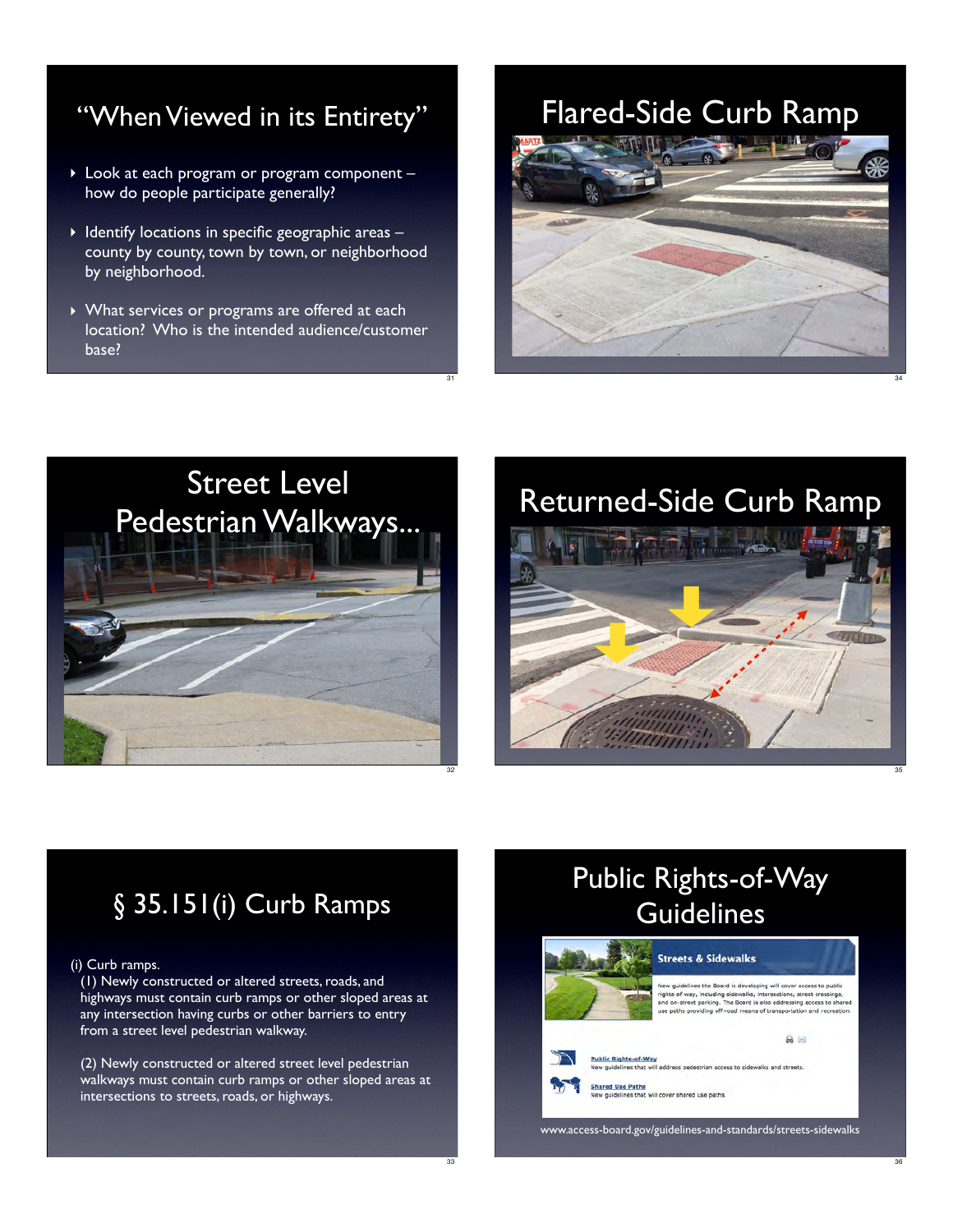# Detectable Warnings

No requirement in 2010 Standards

Required by DOT's 504 Regulations...

Rights-of-Way...



37

# Maintenance? Program Access?





# Milling Pavement...

40

42



# Accessible Controls



# Temporary Fillet...